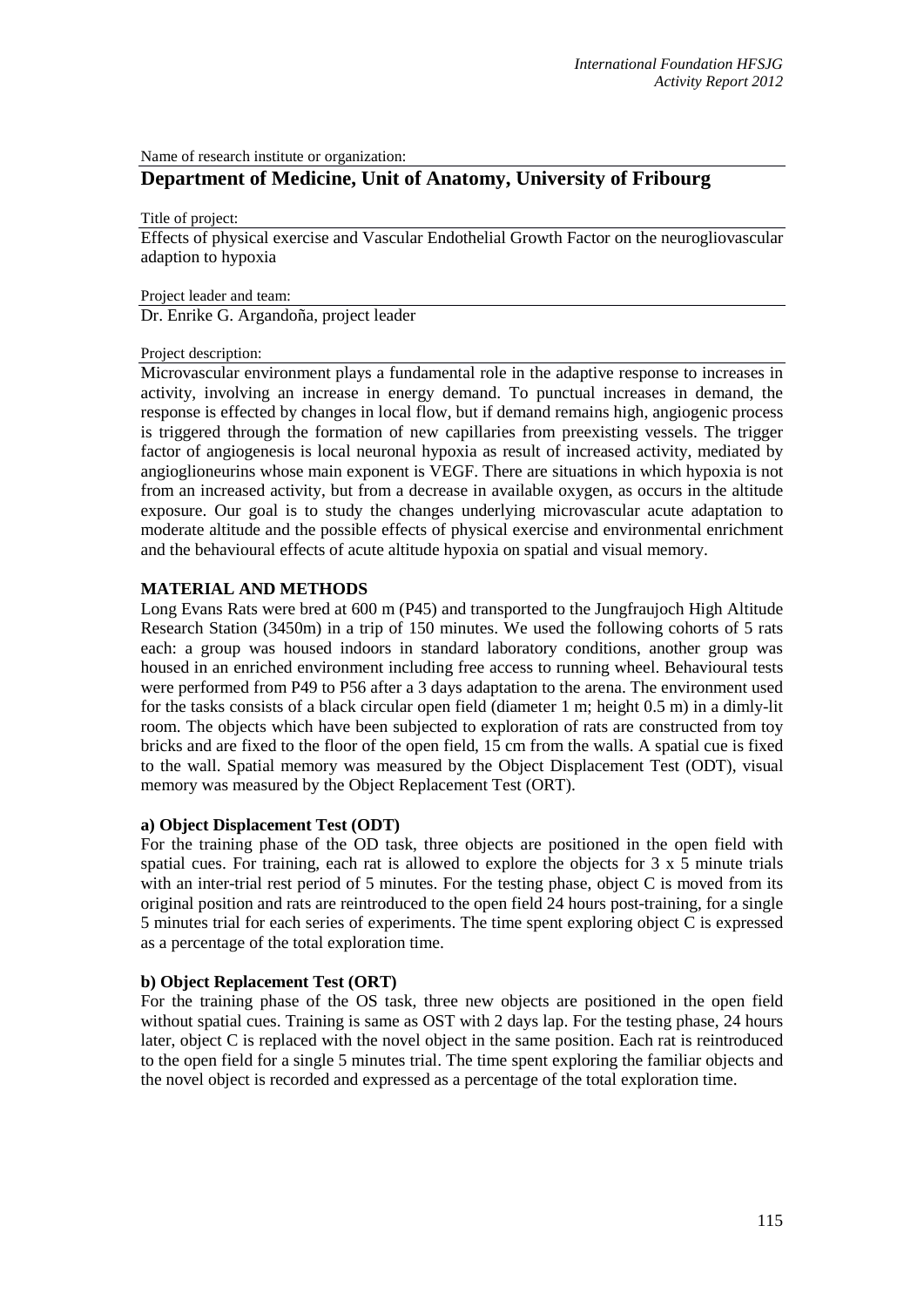

*Fig. 1a: Pictures of the cage used for Environmental Enrichment (A) and for the arena used for Behavioural tests (B). Picture (B) shows the set for the Object Displacement Test with the three objects and the spatial cues. Fig. 1b: Schema of the Tasks for Object Displacement (ODT) and Object Replacement (ORT). First reflects Spatial Learning and Memory, second Visual Learning and Memory. After a training session composed by 3x5' exposure, the following day a unique session of 5 min. is done by changing the position of one of the objects (ODT) or by changing one of the objects in the same position (ORT).*

## **RESULTS**

Behavioural experiments show a trend towards a higher exploration activity in environmentally enriched rats, as well as a better performance in visual and spatial learning and memory, as transportation to altitude produced a significant deficit in spatial and nonspatial learning and memory.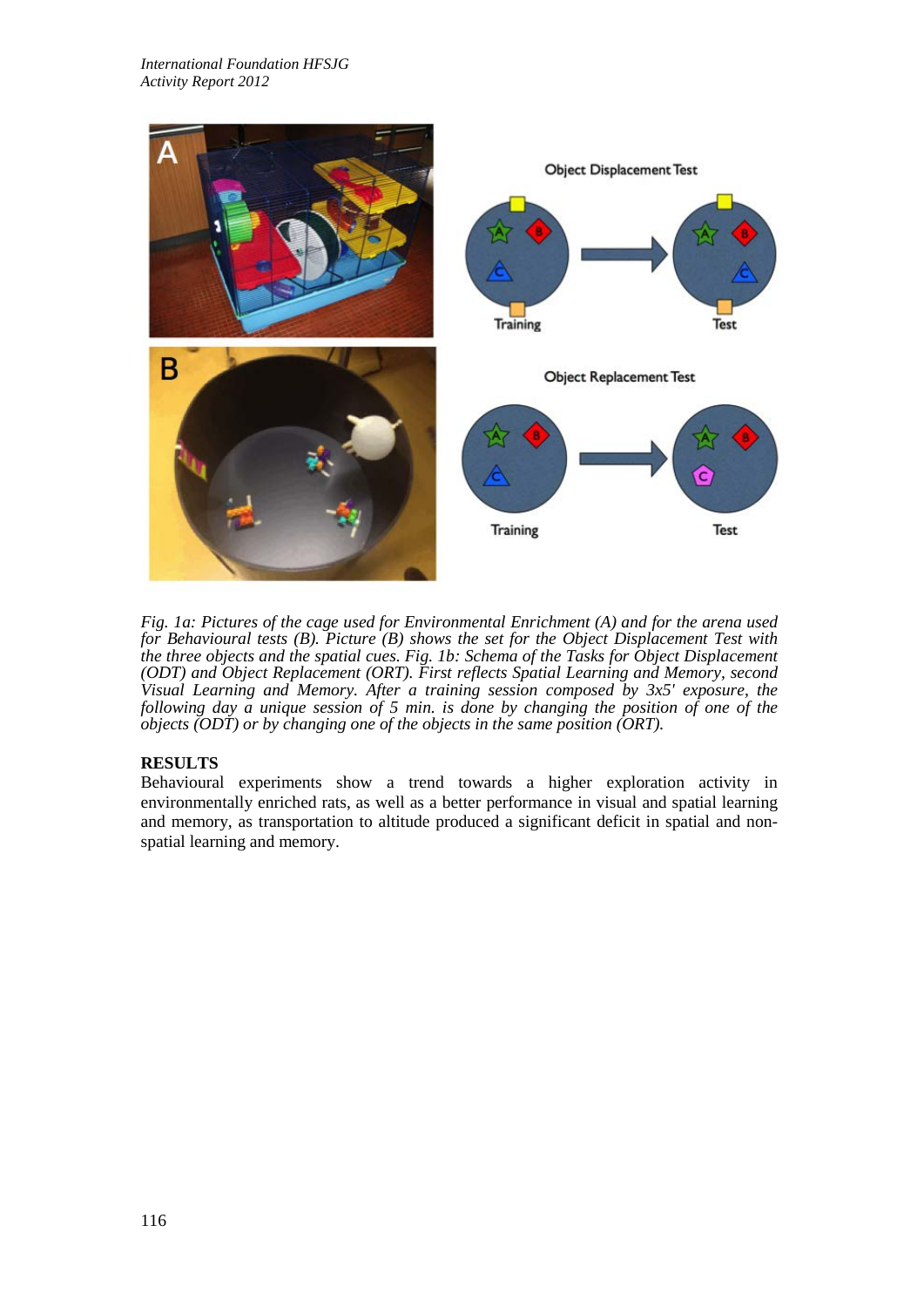

*Fig. 2: The graph shows the total exploration time for behavioural tests (in seconds) and the percentage of time exploring the Displaced object (ODT) or the Replaced one (ORT). \* shows significance between standard environment (std) and Environmental Enrichment (EE).* 

The acute adaptation to moderate altitude is an increasingly relevant issue given the increase in displacements at moderate or high altitudes, with serious consequences such as acute mountain sickness, which in its most severe degree leads to brain edema. Our results show that exercise can play a protective role through adaptive angiogenesis. On the other hand, although exploration time did not differ significantly, altitude seems to have effects on both spatial and visual memory, which are compensated by rearing in a complex environment. More research on the role of angiogenesis in adaptive mechanisms should be performed.

## Key words:

Angioglioneurins, neurogliovascular unit, environmental enrichment, altitude hypoxia, learning and memory

#### Collaborating partners/networks:

I have made a collaboration with the Institute of Veterinary Physiology, University of Zürich, Switzerland, and eventually we will try to finish the project all together. Also I started a collaboration with Dr. Juan Carlos López Ramos, División de Neurociencias, Universidad Pablo de Olavide, Sevilla, for a future collaboration on the same field of adaptation to altitude in rodents. Therefore a way to allow research from Spain has to be explored.